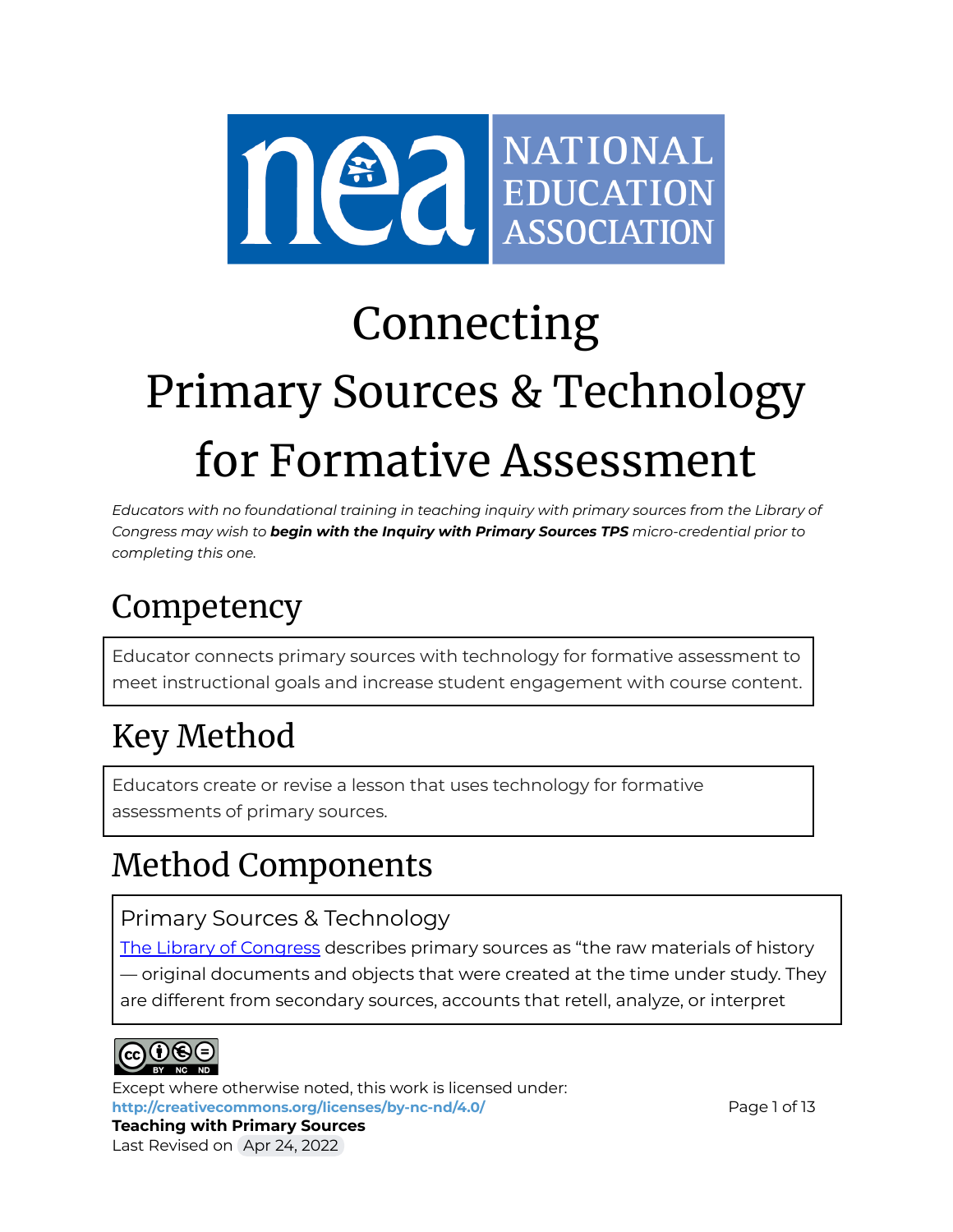events, usually at a distance of time or place." They foster literacy and content knowledge and support the development of 21st-century skills, helping students communicate and collaborate and build the capacity to solve problems in a constantly changing world.

Through technology, students and teachers have instant access to millions of digitized primary sources that represent human thought and achievement across time and geography. These digitized primary sources are both instructional ideal and technologically ready for integration into classroom teaching. But effective technology integration requires educators to make purposeful pedagogical decisions that support learning goals, objectives, and assessment outcomes. When done successfully, combining appropriate instructional approaches for primary source learning with technology allows educators to spark students' interest and guide them through analysis and inquiry towards higher levels of critical thinking.

## SAMR Model

The letters "SAMR" stand for **Substitution, Augmentation, Modification, and Redefinition**. The SAMR model was created to share a common language across disciplines as teachers strive to personalize learning and help students visualize complex concepts. Think of SAMR as a spectrum helping teachers to choose the best approach in terms of pedagogy, engagement, and facilitation. Teachers use this model to evaluate how they are incorporating technology into their instructional practice.



Except where otherwise noted, this work is licensed under: **<http://creativecommons.org/licenses/by-nc-nd/4.0/>** Page 2 of 13 **Teaching with Primary Sources** Last Revised on Apr 24, 2022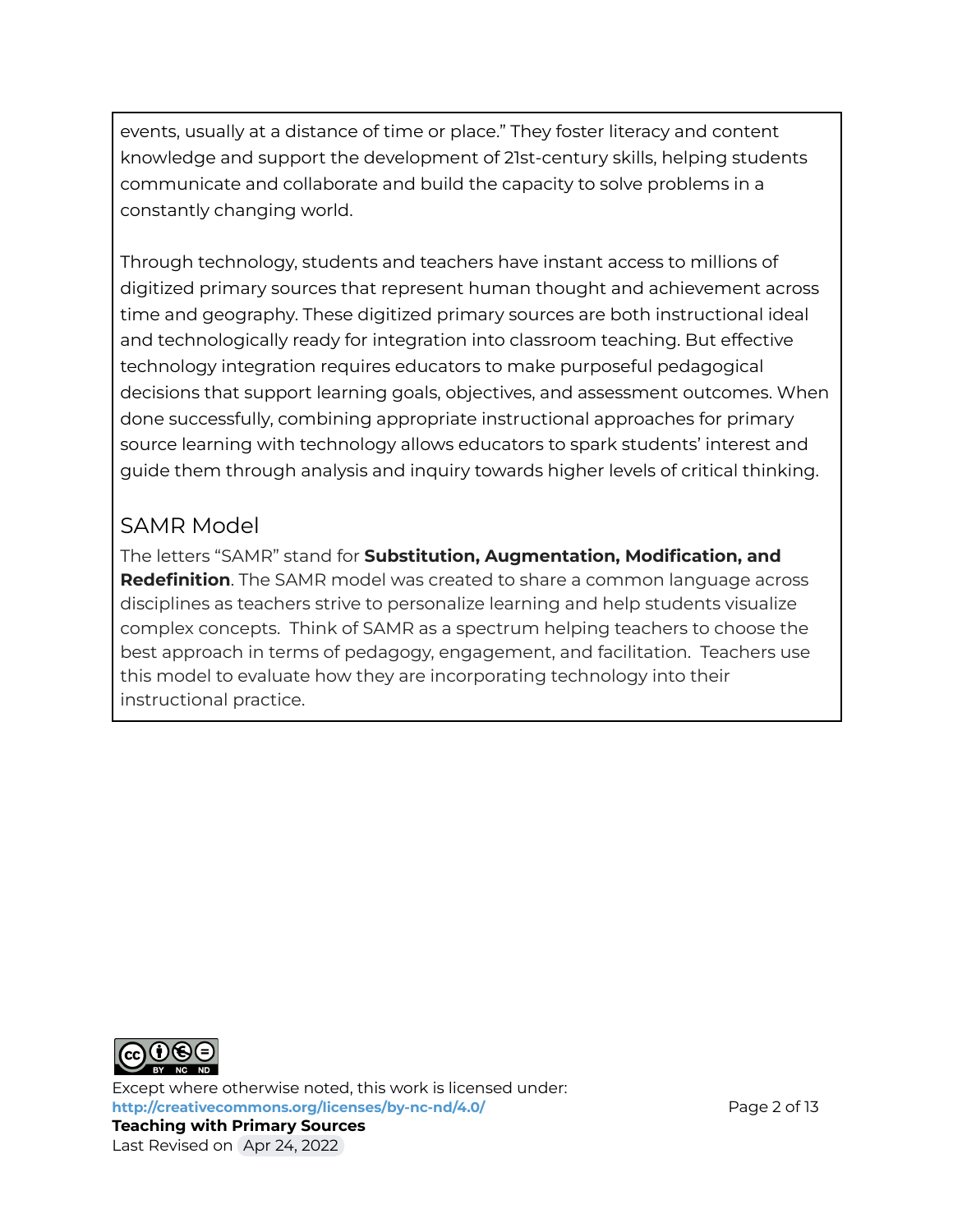

### Formative Assessment

According to the Formative Assessment for Students and Teachers (FAST), and the State Collaborative on Assessment and Student Standards SCASS) "Formative assessment is a planned, ongoing process used by all students and teachers during learning and teaching to elicit and use evidence of student learning to improve student understanding of intended disciplinary learning outcomes. It supports students in becoming self-directed learners." Formative assessment is a continuous, low or no stakes responsive process consisting of practices, methods, and tools that are selected to support all students in reaching challenging learning goals. Formative assessment includes students as active agents in the learning journey, which fuels learning and agency in learning environments. Formative assessment helps us evaluate whether educator plans, instruction, and responses are working while there is still time to do something about or re-teach a concept before a summative assessment or at the end of a unit.



Except where otherwise noted, this work is licensed under: <http://creativecommons.org/licenses/by-nc-nd/4.0/> **Page 3 of 13 Teaching with Primary Sources** Last Revised on Apr 24, 2022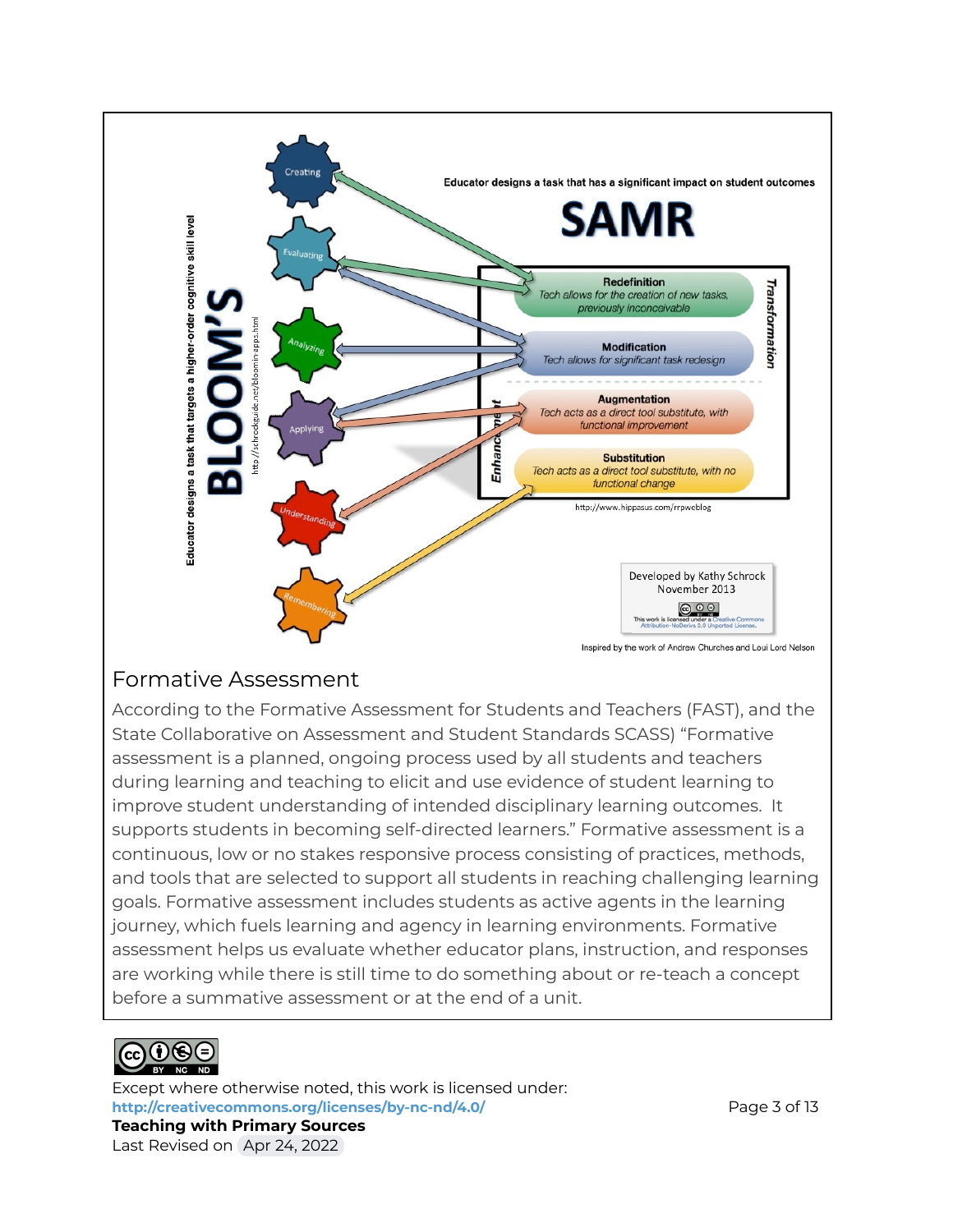# Supporting Rationale and Research

# Primary Sources

Engaging All Learners with Primary Sources, *TPS Quarterly,* Vol. 2, No. 1, Winter 2009.

[https://www.loc.gov/static/programs/teachers/about-this-program/teaching-with](https://www.loc.gov/static/programs/teachers/about-this-program/teaching-with-primary-sources-partner-program/documents/differentiated-instruction.pdf)[primary-sources-partner-program/documents/differentiated-instruction.pdf](https://www.loc.gov/static/programs/teachers/about-this-program/teaching-with-primary-sources-partner-program/documents/differentiated-instruction.pdf)

Beyond Typescript and Photographs: Using Primary Sources in Different Formats, *TPS Journal,* Vol. 4, No. 2, Fall 2011[.](https://www.loc.gov/static/programs/teachers/about-this-program/teaching-with-primary-sources-partner-program/documents/ps_formats.pdf)

[https://www.loc.gov/static/programs/teachers/about-this-program/teaching-with](https://www.loc.gov/static/programs/teachers/about-this-program/teaching-with-primary-sources-partner-program/documents/ps_formats.pdf)[primary-sources-partner-program/documents/ps\\_formats.pdf](https://www.loc.gov/static/programs/teachers/about-this-program/teaching-with-primary-sources-partner-program/documents/ps_formats.pdf)

Teaching with Primary Sources Mississippi Cognitive Tasks.

[http://www.msstatetps.org/wp-content/uploads/2019/09/TPS-Mississippi-Cognitiv](http://www.msstatetps.org/wp-content/uploads/2019/09/TPS-Mississippi-Cognitive-Tasks-SEP-2019.pdf) [e-Tasks-SEP-2019.pdf](http://www.msstatetps.org/wp-content/uploads/2019/09/TPS-Mississippi-Cognitive-Tasks-SEP-2019.pdf)

Goodman, Noah. Promoting Student Learning Through Primary Source Inquiries: An Opportunities to Learn Checklist, Education Development Center, May 29, 2018.

[https://cct.edc.org/publications/primary-source-inquiries-opportunities-learn-che](https://cct.edc.org/publications/primary-source-inquiries-opportunities-learn-checklist) [cklist](https://cct.edc.org/publications/primary-source-inquiries-opportunities-learn-checklist)

Technology Integration

Technology Integration, *Teaching With Primary Sources Quarterly,* Vol. 2, No. 2, Spring 2009[.](https://www.loc.gov/static/programs/teachers/about-this-program/teaching-with-primary-sources-partner-program/documents/inquiry-learning.pdf)

[https://www.loc.gov/static/programs/teachers/about-this-program/teaching-with](https://www.loc.gov/static/programs/teachers/about-this-program/teaching-with-primary-sources-partner-program/documents/technology.pdf)[primary-sources-partner-program/documents/technology.pdf](https://www.loc.gov/static/programs/teachers/about-this-program/teaching-with-primary-sources-partner-program/documents/technology.pdf)

McGlynn, Kaitlyn and Kelly, Janey. Using Technology to Sensitively and Sensibly Meet Students' Needs in the Science Classroom, Science Scope, Vol. 43, No. 4, November/December 2019, pp. 22-27, National Science Teachers [Association](https://www.jstor.org/publisher/nsta). <https://www.jstor.org/stable/26899096>

# SAMR Model

Last Revised on Apr 24, 2022



Except where otherwise noted, this work is licensed under: **<http://creativecommons.org/licenses/by-nc-nd/4.0/>** Page 4 of 13 **Teaching with Primary Sources**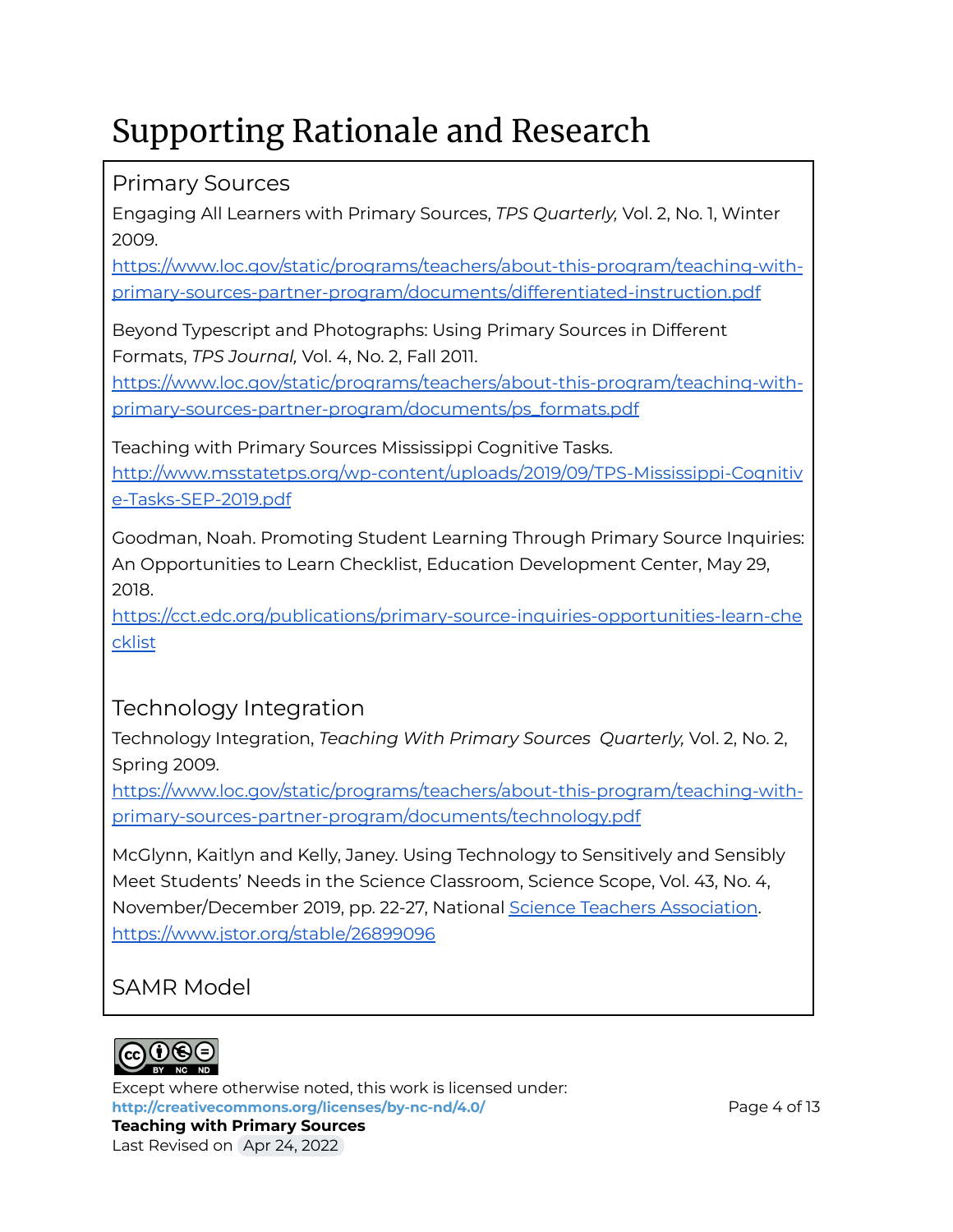Hamilton, Erika R., Rosenberg, Joshua M., Akcaoglu, Mete. The Substitution Augmentation Modification Redefinition (SAMR) Model: A Critical Review and Suggestions for its Use, *TechTrends*, 60:433–441, Association for Educational Communications & Technology, 2016, published online: 28 May 2016. [https://www.commonsense.org/education/videos/introduction-to-the-samr-mod](https://www.commonsense.org/education/videos/introduction-to-the-samr-model) [el](https://www.commonsense.org/education/videos/introduction-to-the-samr-model)

Hilton, Jason Theodore. A Case Study of the Application of SAMR and TPACK for Reflection on Technology Integration into Two Social Studies Classrooms, *Social Studies*, Vol. 107, No. 2, 68–73, published online: 12 Feb 2016.

[https://www.researchgate.net/profile/Jason-Hilton-2/publication/294264019\\_A\\_Ca](https://www.researchgate.net/profile/Jason-Hilton-2/publication/294264019_A_Case_Study_of_the_Application_of_SAMR_and_TPACK_for_Reflection_on_Technology_Integration_into_Two_Social_Studies_Classrooms/links/5771ead708ae10de639def25/A-Case-Study-of-the-Application-of-SAMR-and-TPACK-for-Reflection-on-Technology-Integration-into-Two-Social-Studies-Classrooms.pdf) [se\\_Study\\_of\\_the\\_Application\\_of\\_SAMR\\_and\\_TPACK\\_for\\_Reflection\\_on\\_Technolo](https://www.researchgate.net/profile/Jason-Hilton-2/publication/294264019_A_Case_Study_of_the_Application_of_SAMR_and_TPACK_for_Reflection_on_Technology_Integration_into_Two_Social_Studies_Classrooms/links/5771ead708ae10de639def25/A-Case-Study-of-the-Application-of-SAMR-and-TPACK-for-Reflection-on-Technology-Integration-into-Two-Social-Studies-Classrooms.pdf) [gy\\_Integration\\_into\\_Two\\_Social\\_Studies\\_Classrooms/links/5771ead708ae10de639](https://www.researchgate.net/profile/Jason-Hilton-2/publication/294264019_A_Case_Study_of_the_Application_of_SAMR_and_TPACK_for_Reflection_on_Technology_Integration_into_Two_Social_Studies_Classrooms/links/5771ead708ae10de639def25/A-Case-Study-of-the-Application-of-SAMR-and-TPACK-for-Reflection-on-Technology-Integration-into-Two-Social-Studies-Classrooms.pdf) [def25/A-Case-Study-of-the-Application-of-SAMR-and-TPACK-for-Reflection-on-Te](https://www.researchgate.net/profile/Jason-Hilton-2/publication/294264019_A_Case_Study_of_the_Application_of_SAMR_and_TPACK_for_Reflection_on_Technology_Integration_into_Two_Social_Studies_Classrooms/links/5771ead708ae10de639def25/A-Case-Study-of-the-Application-of-SAMR-and-TPACK-for-Reflection-on-Technology-Integration-into-Two-Social-Studies-Classrooms.pdf) [chnology-Integration-into-Two-Social-Studies-Classrooms.pdf](https://www.researchgate.net/profile/Jason-Hilton-2/publication/294264019_A_Case_Study_of_the_Application_of_SAMR_and_TPACK_for_Reflection_on_Technology_Integration_into_Two_Social_Studies_Classrooms/links/5771ead708ae10de639def25/A-Case-Study-of-the-Application-of-SAMR-and-TPACK-for-Reflection-on-Technology-Integration-into-Two-Social-Studies-Classrooms.pdf)

Puentedura, Ruben. SAMR and Bloom's Taxonomy: Assembling the Puzzle, *Common Sense Education*, Common Sense Education, 28 Apr. 2020, [https://www.commonsense.org/education/articles/samr-and-blooms-taxonomy-a](https://www.commonsense.org/education/articles/samr-and-blooms-taxonomy-assembling-the-puzzle) [ssembling-the-puzzle](https://www.commonsense.org/education/articles/samr-and-blooms-taxonomy-assembling-the-puzzle)

### Formative Assessment

Granberg, Carina, Palm, Torulf, and Palmberg, Bjӧrn. A Case Study of Formative Assessment Practice and the Effects on Students' Self-regulated Learning, *Science Direct*, Volume 68, March 2021.

<https://www.sciencedirect.com/science/article/pii/S0191491X20302030>

Jarvis, Joanne. Using Formative Assessment Practices to Lift Student Achievement, *Journal of Professional Learning*, Semester 1, 2015. [https://cpl.asn.au/sites/default/files/journal/Joanne%20Jarvis%20-%20Using%20Fo](https://cpl.asn.au/sites/default/files/journal/Joanne%20Jarvis%20-%20Using%20Formative%20Assessment.pdf) [rmative%20Assessment.pdf](https://cpl.asn.au/sites/default/files/journal/Joanne%20Jarvis%20-%20Using%20Formative%20Assessment.pdf)



Except where otherwise noted, this work is licensed under: **<http://creativecommons.org/licenses/by-nc-nd/4.0/>** Page 5 of 13 **Teaching with Primary Sources** Last Revised on Apr 24, 2022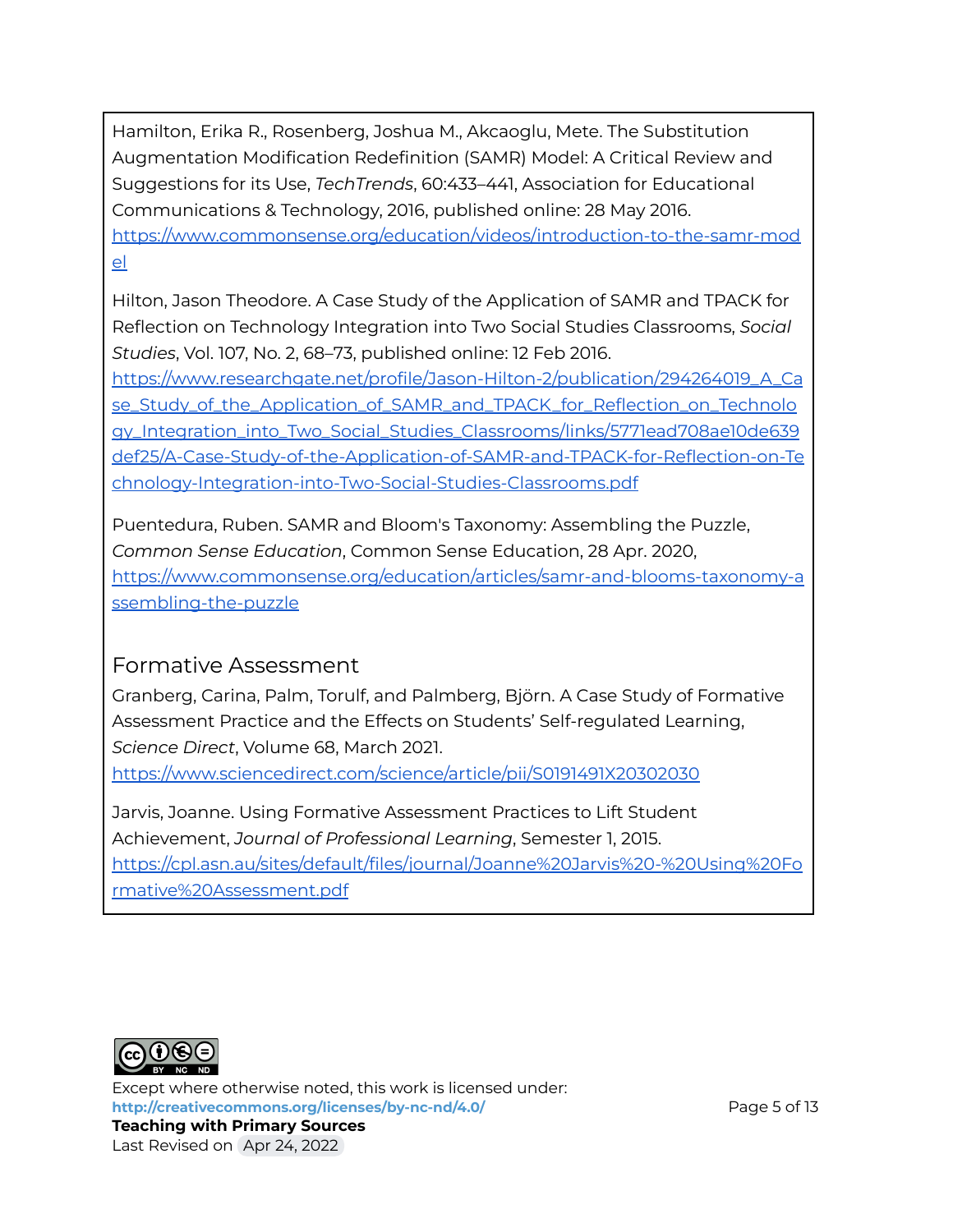# Resources

Primary Sources

Getting Started with Primary Sources | Teachers | [Programs](https://www.loc.gov/programs/teachers/getting-started-with-primary-sources/) | Library of Congress

**E** Primary Source [Collection](https://docs.google.com/document/d/16R7HYuZmcA6snW8Uzeg8CHkD2uGvLCnxzihbWTvjX1I/view) Template

Selecting Primary Sources: Criteria for [Classroom](https://primarysourcenexus.org/2012/04/selecting-primary-sources-criteria-to-consider/) Use

[Selecting](https://primarysourcenexus.org/2011/07/selecting-using-primary-sources-in-the-classroom/) Primary Sources: Learning Activity Criteria

Technology Integration

[Developing](https://literacybeat.com/2011/08/09/developing-student%E2%80%99s-visual-literacy-through-scaffolded-image-inquiry/) student's visual literacy through scaffolded image inquiry

[Integrating](https://primarysourcenexus.org/tag/integrating-tech/) tech Archives - Citizen U Primary Source Nexus

SAMR: A Powerful Model for [Understanding](https://www.edutopia.org/article/powerful-model-understanding-good-tech-integration) Good Tech Integration | Edutopia

## SAMR Model

[Introduction](https://www.commonsense.org/education/videos/introduction-to-the-samr-model) to the SAMR Model | Common Sense Education

SAMR Model: A Practical Guide for K-12 Classroom [Technology](https://www.powerschool.com/resources/blog/samr-model-a-practical-guide-for-k-12-classroom-technology-integration/) Integration | [PowerSchool](https://www.powerschool.com/resources/blog/samr-model-a-practical-guide-for-k-12-classroom-technology-integration/)

**B** SAMR Model Tasks to Apply or [Demonstrate](https://docs.google.com/document/d/1yud3FUfYsR1utV1M_FFi-yx7wl7YM_Efxak1dae5suI/view) Knowledge Using Technology

Formative Assessment

■ Kate Jones & Professor John Hattie talking about formative [assessment](https://youtu.be/SqOQGLzaw0Y) in t...

# Submission Guidelines & Evaluation Criteria

*To earn this micro-credential, you must receive a passing score in Parts 1 and 3, and receive proficiency for all components in Part 2.*



Last Revised on Apr 24, 2022

Except where otherwise noted, this work is licensed under: **<http://creativecommons.org/licenses/by-nc-nd/4.0/>** Page 6 of 13 **Teaching with Primary Sources**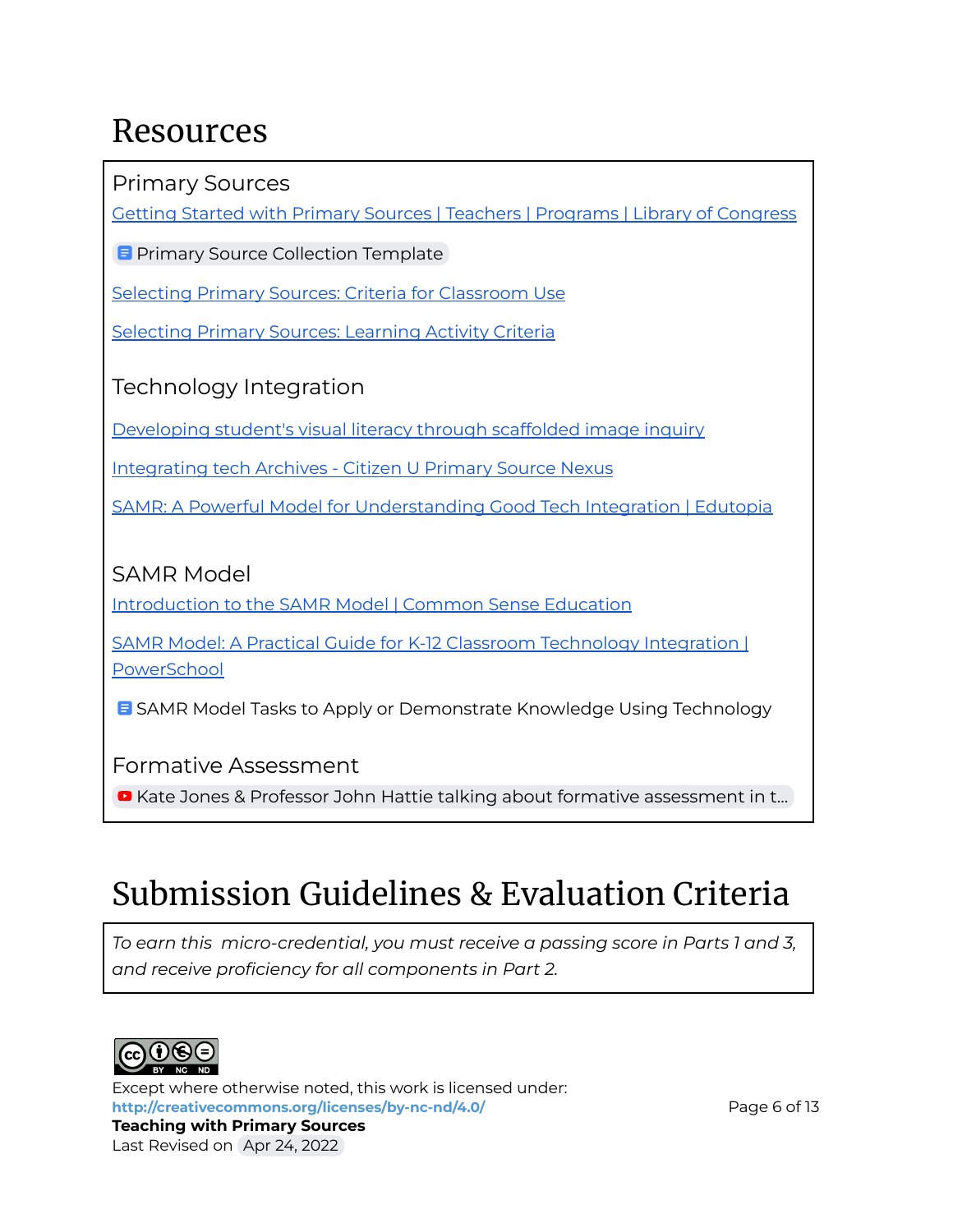### Part 1. Overview

#### (250-500 words)

*Please copy and paste the following contextual prompts and questions into a document and respond to them without including any identifying information.*

- 1. List the grade(s) and subject(s) that you teach, along with general information about your class composition. How do your students engage with technology throughout the school day or week?
- 2. Describe how you and your school use primary sources, including typical means of access and differentiation of use of primary versus secondary sources in instructional activities.
- 3. Describe your use of formative assessment in the classroom, in lessons and unit plans to inform quality instruction?
- 4. Think about challenges faced when you used technology in the classroom. What goals do you have for better integrating technology with primary source learning to meet pedagogical goals and student engagement with content?

**Passing:** Responses provide reasonable and accurate information that addresses the current use of technology, primary sources, and formative assessment. They also describe goals for completing this micro-credential.

# Part 2. Artifacts

*To earn this micro-credential, please submit the following four artifacts as evidence of your competency in this area. Please do not include any identifying information for you or your students.*

#### **Artifact 1**: **Primary Source Collection**

Consider how you might revise a current lesson plan or create a new one to better integrate technology with primary source learning, to increase engagement, and enhance critical thinking.



Last Revised on Apr 24, 2022

Except where otherwise noted, this work is licensed under: **<http://creativecommons.org/licenses/by-nc-nd/4.0/>** Page 7 of 13 **Teaching with Primary Sources**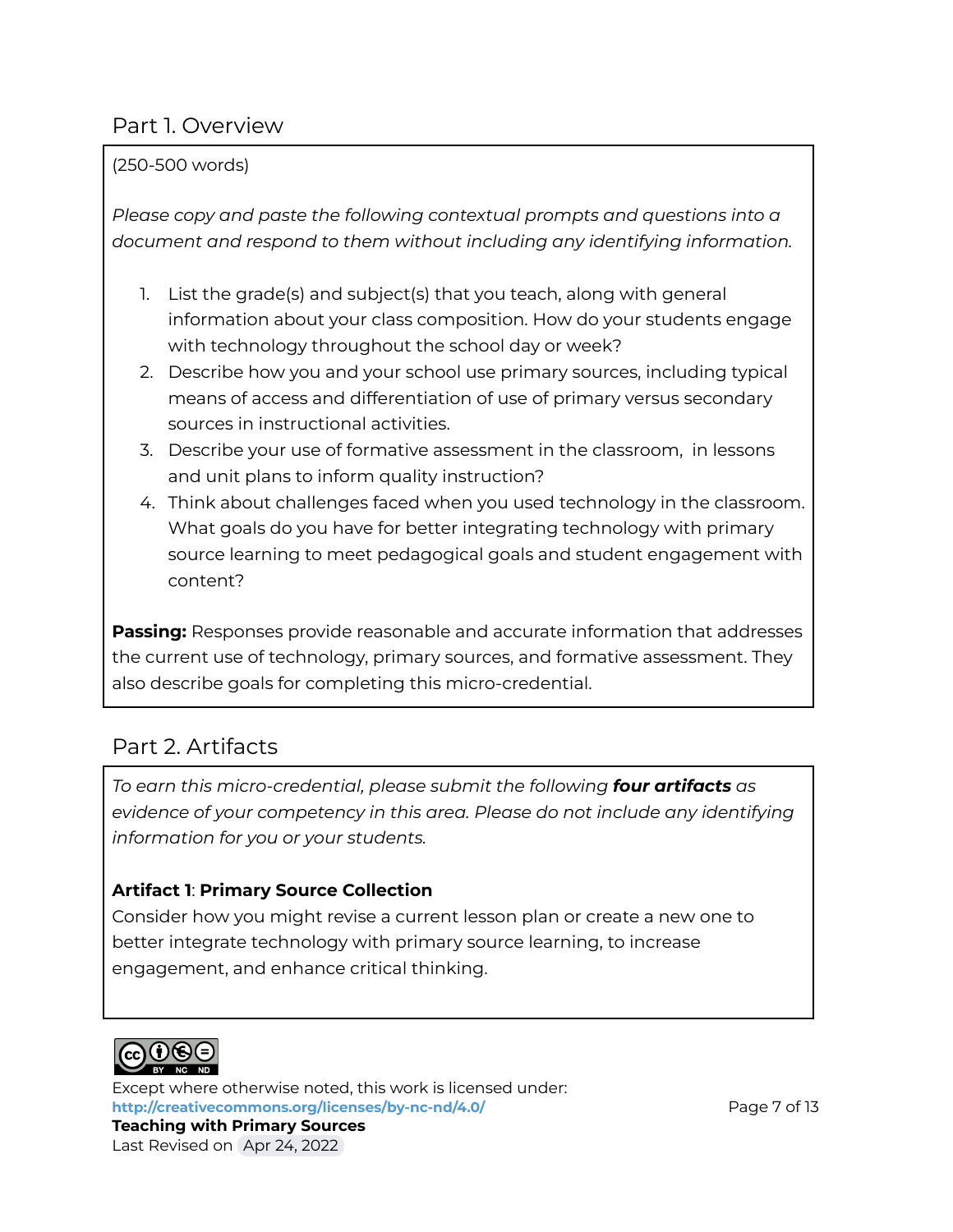Make a copy of the Primary Source [Collection](https://docs.google.com/document/d/16R7HYuZmcA6snW8Uzeg8CHkD2uGvLCnxzihbWTvjX1I/view) template. Think about the instructional goals primary sources can help you accomplish (see the Primary Sources sections under Supporting Research and Rationale above). Consider how you might accomplish those goals as you search for and identify 2-6 sources to add to your lesson plan. Instructions for completing the template are provided in the document.

#### **(See rubric for specific requirements.)**

Upload your completed Primary Source Collection.

#### **Artifact 2: Primary Sources & Technology Lesson Planner**

Make a copy of the Primary Sources & [Technology](https://docs.google.com/document/d/1bbMbAsPcNbtzY-02fmoLMReh13Y_ECtivSz-DzT_6Ho/view) Lesson Planner template and complete each of the four sections: Formative Assessment Thought & Jot, Investigating the SAMR Model*,* Technology Tools Matrix, and Lesson Plan Outline. Instructions for completing the template are provided in the document. **(See rubric for specific section requirements.)**

Upload your completed Primary Sources & Technology Lesson Planner template.

#### **Artifact 3: Primary Sources & Technology Lesson Evidence**

Choose **one** of the following options.

#### **Option 1**

Implement your lesson plan with students, and submit 3-4 examples of student work with primary sources.

#### **Option 2**

If you aren't able to implement the lesson with students, enlist two colleagues to help by completing a peer review of your completed Primary Source Collection and Primary Sources & Technology Lesson Planner. Provide each with a copy of these two documents and a copy of the Peer Review: [Primary](https://docs.google.com/document/d/1fVKvnvoPHqbTcASvzcpyF0TM2YB1i3JNdpwfba-mBHQ/view) Sources & Technology for Formative [Assessment](https://docs.google.com/document/d/1fVKvnvoPHqbTcASvzcpyF0TM2YB1i3JNdpwfba-mBHQ/view) template. Be sure to point out any specific areas where you'd like your colleagues to target feedback.

#### **(See rubric for specific requirements.)**

Combine each piece of evidence into one document for uploading.



Except where otherwise noted, this work is licensed under: **<http://creativecommons.org/licenses/by-nc-nd/4.0/>** Page 8 of 13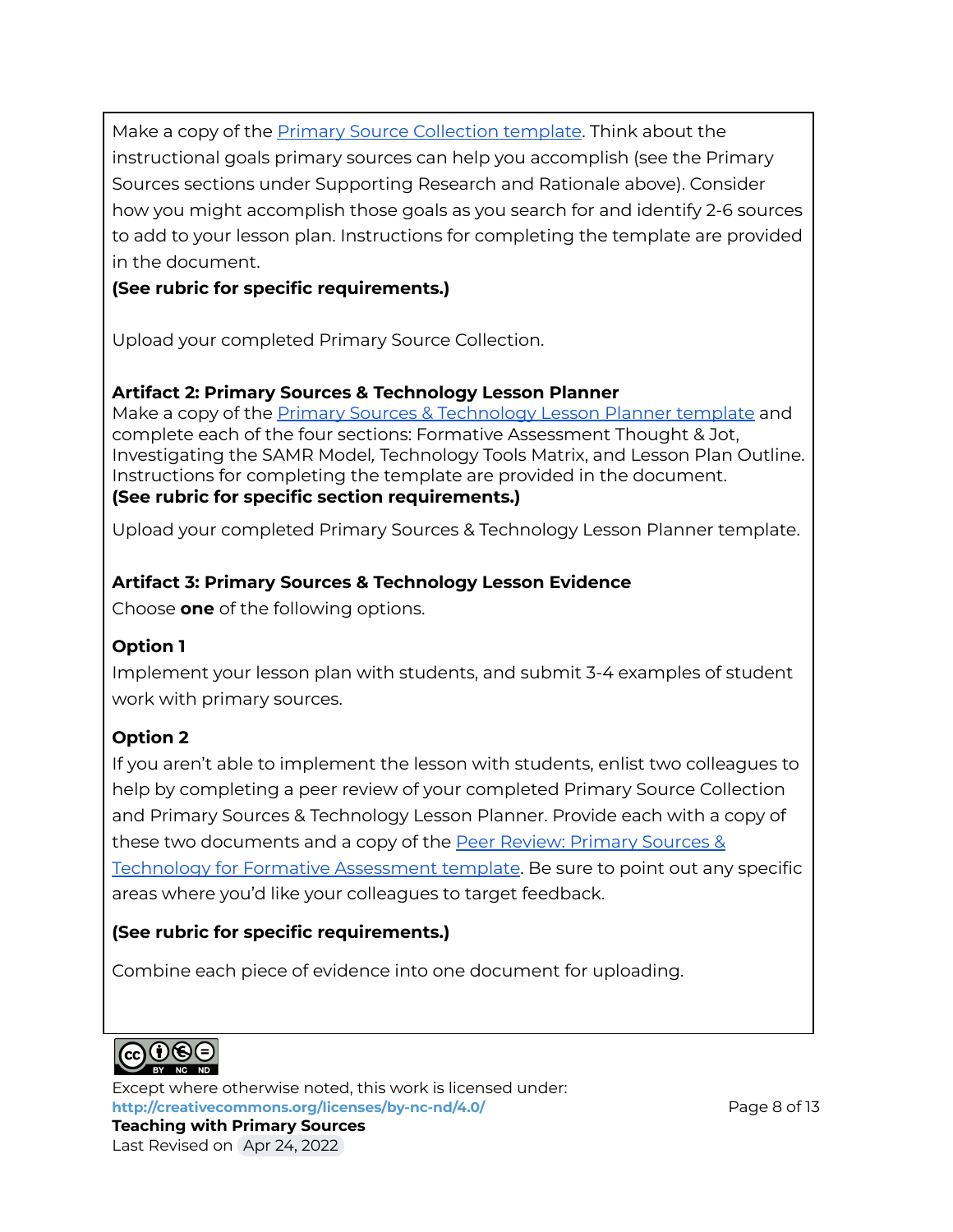#### **Artifact 4: Primary Sources & Technology Lesson Analysis**

After reviewing student work or the peer reviews, download or make a copy of the Lesson Analysis: Primary Sources & [Technology](https://docs.google.com/document/d/1XYH08hjzj4EbNuNdtlMXDff37YdhhpOek4h9lr8zt6M/view) and use it to discuss what the process was like for you to teach or receive feedback and how you'll modify your lesson plan as a result.

#### **(See rubric for specific requirements.)**

Upload your completed lesson analysis.

|                                                                            | <b>Proficient</b>                                                                                                                                                                                                                                                                                                                                                               | <b>Basic</b>                                                                                                                                                                                                                                                                                                                                                                                            | <b>Developing</b>                                                                                                                                                                                                                                                                                                                                                          |
|----------------------------------------------------------------------------|---------------------------------------------------------------------------------------------------------------------------------------------------------------------------------------------------------------------------------------------------------------------------------------------------------------------------------------------------------------------------------|---------------------------------------------------------------------------------------------------------------------------------------------------------------------------------------------------------------------------------------------------------------------------------------------------------------------------------------------------------------------------------------------------------|----------------------------------------------------------------------------------------------------------------------------------------------------------------------------------------------------------------------------------------------------------------------------------------------------------------------------------------------------------------------------|
| <b>Artifact 1:</b><br><b>Primary</b><br><b>Source</b><br><b>Collection</b> | Document includes<br>all of the following:<br>primary source<br>collection title<br>unit or lesson title<br>$\bullet$<br>listing of lesson<br>$\bullet$<br>standards or<br>objectives<br>2-6 primary<br>sources, including<br>a thumbnail<br>image (if possible)<br>and permanent<br>link to each<br>source<br>title of each<br>source<br>instructional goal<br>for each source | Document includes<br>most of the following:<br>primary source<br>collection title<br>unit or lesson title<br>$\bullet$<br>listing of lesson<br>$\bullet$<br>standards or<br>objectives<br>2-6 primary<br>$\bullet$<br>sources, including<br>a thumbnail<br>image (if possible)<br>and permanent<br>link to each source<br>title of each<br>source<br>instructional goal<br>$\bullet$<br>for each source | Document includes<br>some of the<br>following:<br>primary source<br>collection title<br>unit or lesson<br>$\bullet$<br>title<br>listing of lesson<br>$\bullet$<br>standards or<br>objectives<br>2-6 primary<br>$\bullet$<br>sources,<br>including a<br>thumbnail<br>image (if<br>possible) and<br>permanent link<br>to each source<br>title of each<br>$\bullet$<br>source |

### Part 2. Rubric



Except where otherwise noted, this work is licensed under: <http://creativecommons.org/licenses/by-nc-nd/4.0/><br>
Page 9 of 13 **Teaching with Primary Sources** Last Revised on Apr 24, 2022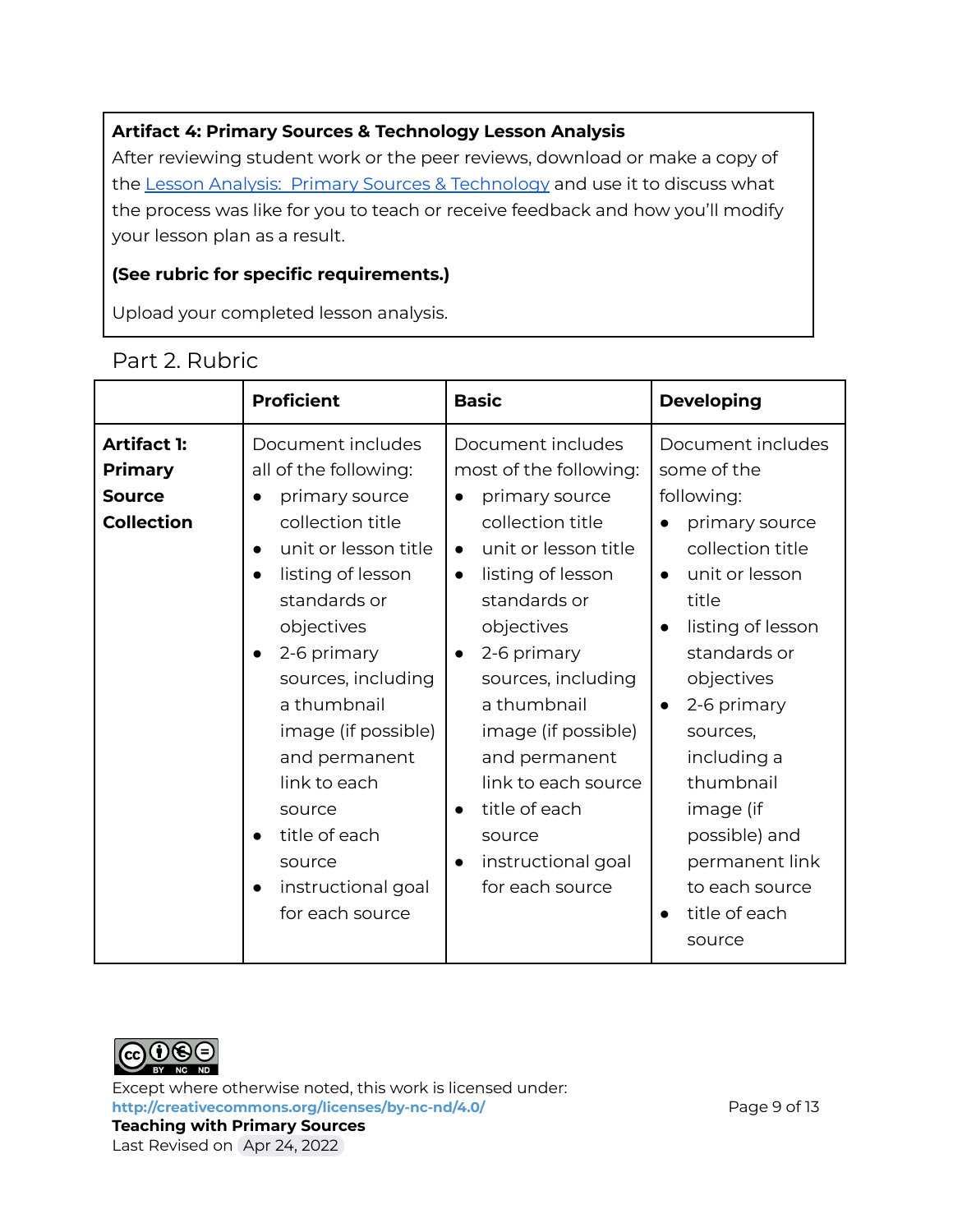|                                                                                                         |                                                                                                                                                                                                                                                                                                                                                                                                                                                                                                                       |                                                                                                                                                                                                                                                                                                                                                                                                                                                                                                    | instructional<br>$\bullet$<br>goal for each<br>source                                                                                                                                                                                                                                                                                                                                                                                                                                                             |
|---------------------------------------------------------------------------------------------------------|-----------------------------------------------------------------------------------------------------------------------------------------------------------------------------------------------------------------------------------------------------------------------------------------------------------------------------------------------------------------------------------------------------------------------------------------------------------------------------------------------------------------------|----------------------------------------------------------------------------------------------------------------------------------------------------------------------------------------------------------------------------------------------------------------------------------------------------------------------------------------------------------------------------------------------------------------------------------------------------------------------------------------------------|-------------------------------------------------------------------------------------------------------------------------------------------------------------------------------------------------------------------------------------------------------------------------------------------------------------------------------------------------------------------------------------------------------------------------------------------------------------------------------------------------------------------|
| <b>Artifact 2:</b><br><b>Section 1</b><br><b>Reflection on</b><br><b>Formative</b><br><b>Assessment</b> | Review includes all of<br>the following:<br>Reflection<br>$\bullet$<br>questions are<br>thoughtfully filled<br>out.<br>clearly references<br>$\bullet$<br>article and video<br>information<br>lists and names<br>$\bullet$<br>components of<br>formative<br>assessment<br>description of and<br>$\bullet$<br>links to one or<br>more specific<br>sources used for<br>formative<br>assessment<br>explanation of why<br>$\bullet$<br>the selected<br>technology tools<br>meet formative<br>assessment best<br>practices | Review includes most<br>of the following:<br>Reflection<br>$\bullet$<br>questions are<br>thoughtfully filled<br>out.<br>clearly references<br>l.<br>article and video<br>information<br>lists and names<br>$\bullet$<br>components of<br>formative<br>assessment<br>description of and<br>lo<br>links to one or<br>more specific<br>sources used for<br>formative<br>assessment.<br>explanation of why<br>∣●<br>the selected<br>technology tools<br>meet formative<br>assessment best<br>practices | Review includes<br>assembling some of<br>the following:<br>reflection<br>questions are<br>thoughtfully filled<br>out.<br>clearly references<br>$\bullet$<br>article and video<br>information<br>lists and names<br>$\bullet$<br>components of<br>formative<br>assessment<br>description of and<br>$\bullet$<br>links to one or<br>more specific<br>sources used for<br>formative<br>assessment.<br>explanation of<br>lo<br>why the selected<br>technology tools<br>meet formative<br>assessment best<br>practices |
| <b>Artifact 2:</b><br><b>Section 2:</b><br><b>Investigating</b>                                         | SAMR activity<br>includes all of the<br>following for each of<br>the 2-6 sources:                                                                                                                                                                                                                                                                                                                                                                                                                                     | SAMR activity<br>includes most of the<br>following for each of<br>the 2-6 sources:                                                                                                                                                                                                                                                                                                                                                                                                                 | SAMR activity<br>includes some of<br>the following for 1-2<br>sources:                                                                                                                                                                                                                                                                                                                                                                                                                                            |



Except where otherwise noted, this work is licensed under: **<http://creativecommons.org/licenses/by-nc-nd/4.0/>** Page 10 of 13 **Teaching with Primary Sources**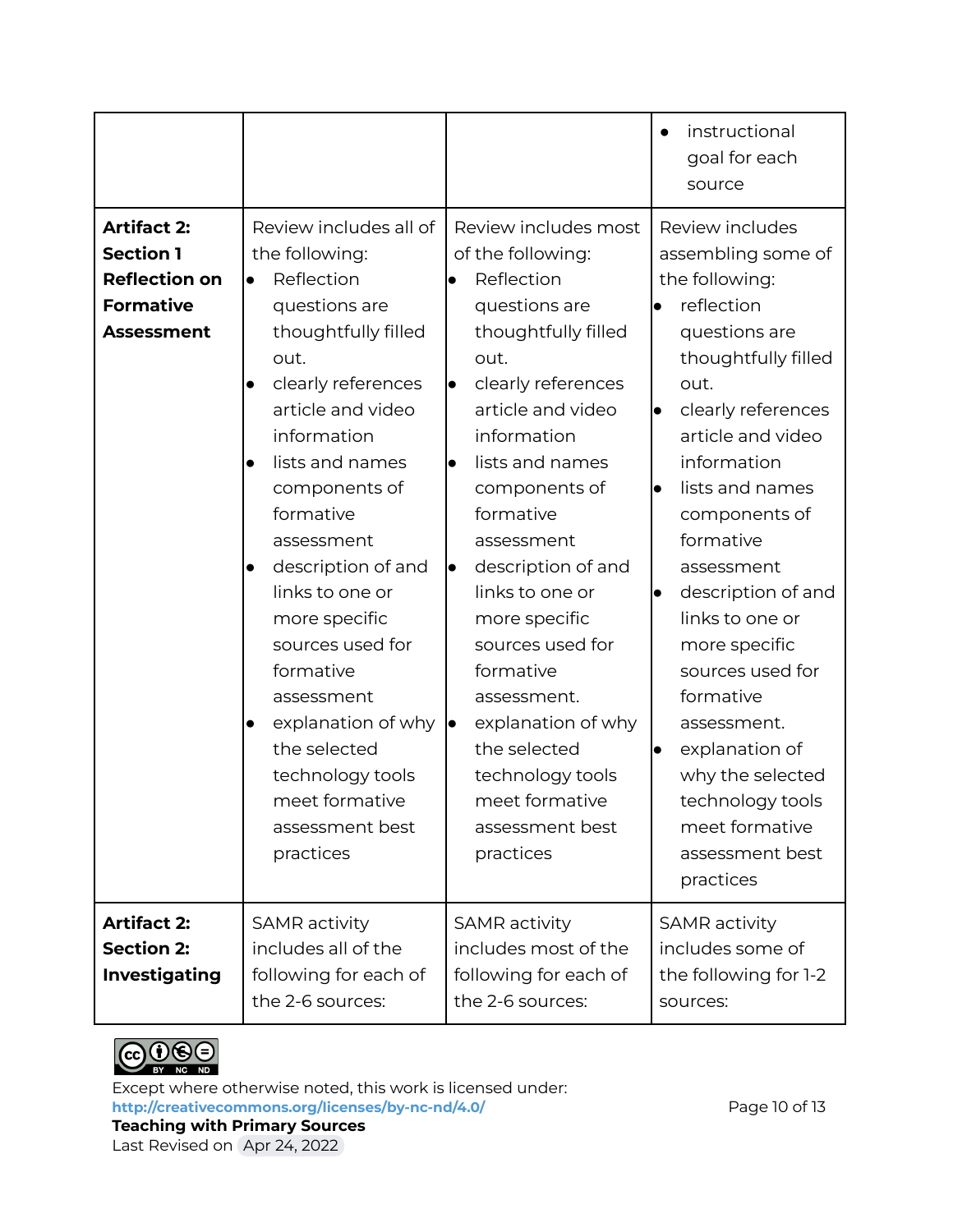| the SAMR<br><b>Model</b>                                                                             | identification of<br>$\bullet$<br>the current level<br>of SAMR<br>example of<br>changing level of<br><b>SAMR</b>                                                                                                                                                                                                                                                                                      | identification of<br>$\bullet$<br>current level of<br><b>SAMR</b><br>example of<br>changing the level<br>of SAMR                                                                                                                                                                                                                                                                                                        | identification of<br>$\bullet$<br>current level of<br><b>SAMR</b><br>example of<br>$\bullet$<br>changing level of<br><b>SAMR</b>                                                                                                                                                                                                                                            |
|------------------------------------------------------------------------------------------------------|-------------------------------------------------------------------------------------------------------------------------------------------------------------------------------------------------------------------------------------------------------------------------------------------------------------------------------------------------------------------------------------------------------|-------------------------------------------------------------------------------------------------------------------------------------------------------------------------------------------------------------------------------------------------------------------------------------------------------------------------------------------------------------------------------------------------------------------------|-----------------------------------------------------------------------------------------------------------------------------------------------------------------------------------------------------------------------------------------------------------------------------------------------------------------------------------------------------------------------------|
| <b>Artifact 2:</b><br><b>Section 3:</b><br><b>Investigating</b><br><b>Technology</b><br><b>Tools</b> | Investigating<br><b>Technology Tools</b><br>activity includes all of<br>the following for<br>each of the 2 sources:<br>alignment with a<br>$\bullet$<br>different<br>technology tool<br>primary sources<br>$\bullet$<br>should be hot<br>linked to the word<br><b>LINK</b><br>2 formative<br>$\bullet$<br>assessment<br>strategy ideas<br>target SAMR level<br>$\bullet$<br>outline of lesson<br>plan | Investigating<br><b>Technology Tools</b><br>activity includes<br>most, but not all, of<br>the following for each<br>of the 2 sources:<br>alignment with a<br>different<br>technology tool<br>primary sources<br>$\bullet$<br>should be hot<br>linked to the word<br><b>LINK</b><br>2 formative<br>$\bullet$<br>assessment<br>strategy ideas<br>target SAMR level<br>$\bullet$<br>outline of lesson<br>$\bullet$<br>plan | Investigating<br><b>Technology Tools</b><br>activity includes the<br>following for 1<br>source:<br>alignment with a<br>$\bullet$<br>technology tool<br>primary source<br>$\bullet$<br>should be hot<br>linked to the<br>word LINK<br>1 formative<br>$\bullet$<br>assessment<br>strategy idea<br>target SAMR<br>$\bullet$<br>level<br>outline of lesson<br>$\bullet$<br>plan |
| <b>Artifact 3:</b><br>Lesson<br><b>Evidence</b>                                                      | Activity evidence<br>includes either of the<br>following:<br>3-4 examples of<br>$\bullet$<br>student work with<br>primary sources<br>2 completed peer<br>$\bullet$<br>reviews                                                                                                                                                                                                                         | Activity evidence<br>includes either of the<br>following:<br>2-3 examples of<br>$\bullet$<br>student work with<br>primary sources<br>1 completed peer<br>$\bullet$<br>review                                                                                                                                                                                                                                            | Activity evidence<br>includes either of<br>the following:<br>1-2 examples of<br>student work<br>with primary<br>source(s)                                                                                                                                                                                                                                                   |



Except where otherwise noted, this work is licensed under: **<http://creativecommons.org/licenses/by-nc-nd/4.0/>** Page 11 of 13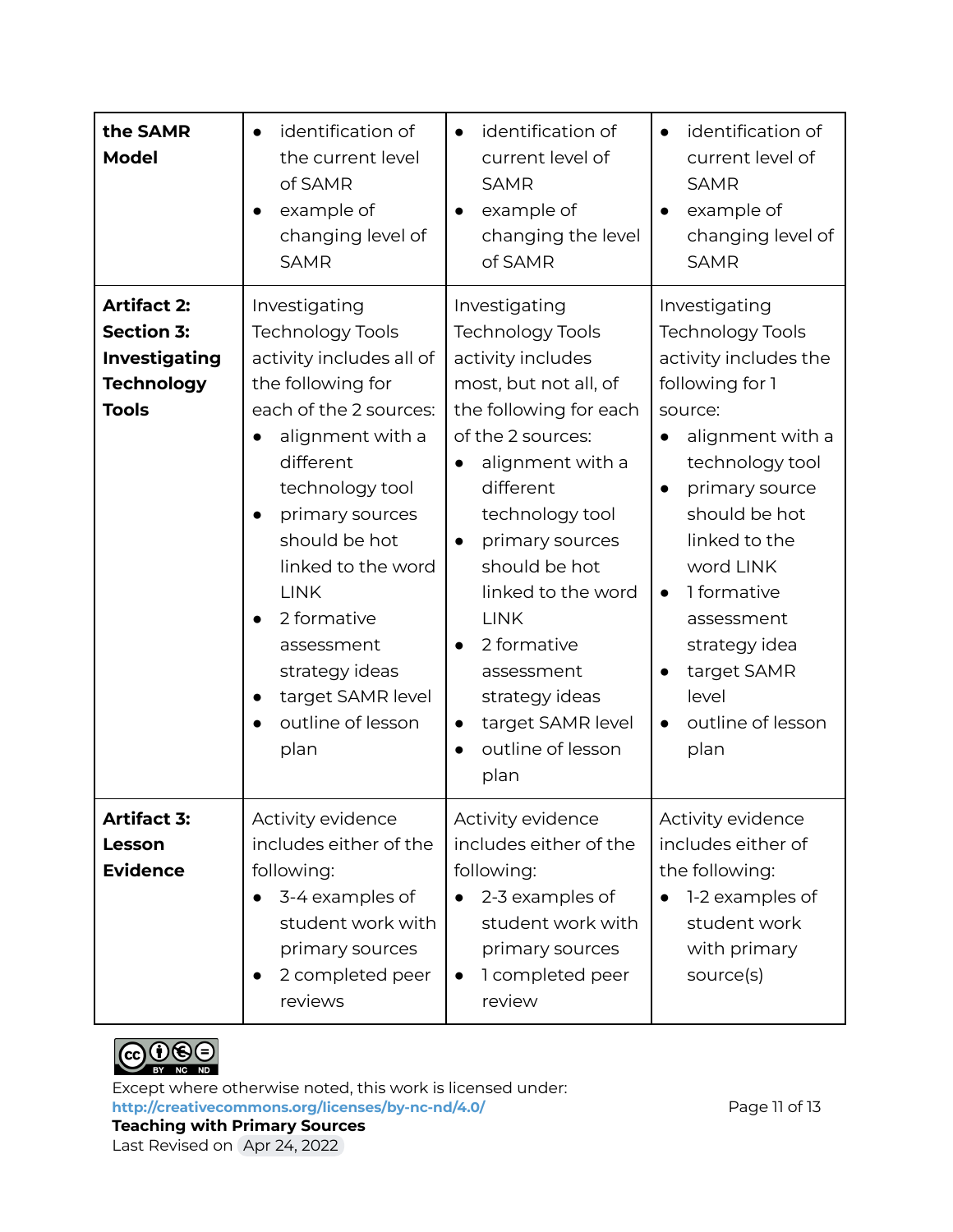|                                                 |                                                                                                                                                                                                                                                                                                                                                                             |                                                                                                                                                                                                                                                                                                                                        | 1 completed peer<br>$\bullet$<br>review                                                                                                                                                                                                                                                                                                                                        |
|-------------------------------------------------|-----------------------------------------------------------------------------------------------------------------------------------------------------------------------------------------------------------------------------------------------------------------------------------------------------------------------------------------------------------------------------|----------------------------------------------------------------------------------------------------------------------------------------------------------------------------------------------------------------------------------------------------------------------------------------------------------------------------------------|--------------------------------------------------------------------------------------------------------------------------------------------------------------------------------------------------------------------------------------------------------------------------------------------------------------------------------------------------------------------------------|
| <b>Artifact 4:</b><br>Lesson<br><b>Analysis</b> | Lesson analysis<br>contains examples of<br>all of the following:<br>function and<br>$\bullet$<br>impact of selected<br>primary sources<br>integration of<br>$\bullet$<br>technology for<br>formative<br>assessment of<br>primary sources<br>key takeaways<br>$\bullet$<br>from student work<br>or peer feedback<br>changes or<br>$\bullet$<br>adjustments for<br>the future | Lesson analysis<br>contains examples of<br>most, of the following:<br>function and<br>$\bullet$<br>impact of selected<br>primary sources<br>integration of<br>technology for<br>formative<br>assessment of<br>primary sources<br>key takeaways<br>from student work<br>or peer feedback<br>changes or<br>adjustments for<br>the future | Lesson analysis<br>contains examples<br>of some of the<br>following:<br>function and<br>$\bullet$<br>impact of<br>selected primary<br>sources<br>integration of<br>$\bullet$<br>technology for<br>formative<br>assessment of<br>primary sources<br>key takeaways<br>lo<br>from student<br>work or peer<br>feedback<br>changes or<br>$\bullet$<br>adjustments for<br>the future |

### Part 3. Reflection

#### (300-600 words)

Use the word count as a guide to write a personal reflection about your work on this micro-credential. For tips on writing a good reflection review the following resource:

How Do I Write a Good Personal [Reflection?](https://isthismystory.com/learning/how-do-i-write-a-good-personal-reflection/)

*Please copy and paste the following reflective questions and prompts into a document and respond to them without including any identifying information.*



Except where otherwise noted, this work is licensed under: <http://creativecommons.org/licenses/by-nc-nd/4.0/><br>
Page 12 of 13